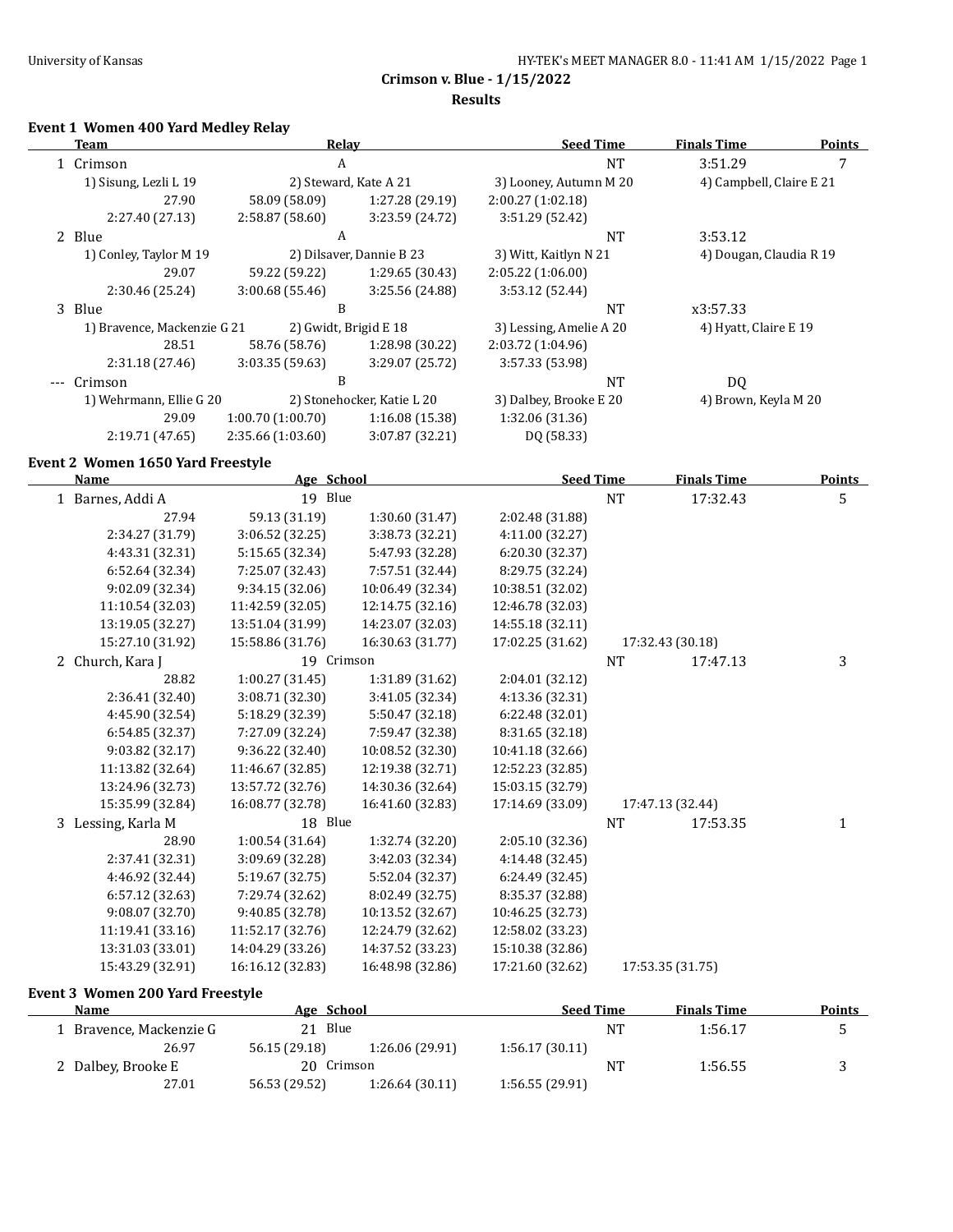**Results**

# **(Event 3 Women 200 Yard Freestyle)**

| Name                                       |                             | Age School      | <b>Seed Time</b> | <b>Finals Time</b>  | <b>Points</b> |
|--------------------------------------------|-----------------------------|-----------------|------------------|---------------------|---------------|
| 3 Brown, Keyla M                           |                             | 20 Crimson      | <b>NT</b>        | 2:05.18             | $\mathbf{1}$  |
| 27.56                                      | 58.04 (30.48)               | 1:31.18(33.14)  | 2:05.18(34.00)   |                     |               |
| <b>Event 4 Women 100 Yard Backstroke</b>   |                             |                 |                  |                     |               |
| Name                                       |                             | Age School      | <b>Seed Time</b> | <b>Finals Time</b>  | <b>Points</b> |
| 1 Sisung, Lezli L                          |                             | 19 Crimson      | <b>NT</b>        | 58.24               | 5             |
| 28.72                                      | 58.24 (29.52)               |                 |                  |                     |               |
| 2 Kotzamanis, Eleni C                      | 18 Blue                     |                 | <b>NT</b>        | 58.36               | 3             |
| 28.71                                      | 58.36 (29.65)               |                 |                  |                     |               |
| 3 Conley, Taylor M                         | 19 Blue                     |                 | <b>NT</b>        | 59.63               | $\mathbf{1}$  |
| 29.63                                      | 59.63 (30.00)               |                 |                  |                     |               |
|                                            |                             |                 |                  |                     |               |
| <b>Event 5 Women 100 Yard Breaststroke</b> |                             |                 |                  |                     |               |
| Name                                       | <b>Example 2</b> Age School |                 | <b>Seed Time</b> | <b>Finals Time</b>  | <b>Points</b> |
| 1 Steward, Kate A                          |                             | 21 Crimson      | <b>NT</b>        | 1:03.60             | 5             |
| 30.36                                      | 1:03.60 (33.24)             |                 |                  |                     |               |
| 2 Dilsaver, Dannie B                       | 23 Blue                     |                 | <b>NT</b>        | 1:06.77             | 3             |
| 31.92                                      | 1:06.77 (34.85)             |                 |                  |                     |               |
| 3 Witt, Kaitlyn N                          | 21 Blue                     |                 | <b>NT</b>        | 1:07.61             | 1             |
| 32.01                                      | 1:07.61 (35.60)             |                 |                  |                     |               |
| 4 Stonehocker, Katie L                     |                             | 20 Crimson      | <b>NT</b>        | 1:08.41             |               |
| 32.30                                      | 1:08.41(36.11)              |                 |                  |                     |               |
| 5 Downey, Erin R                           |                             | 20 Crimson      | <b>NT</b>        | x1:12.41            |               |
| 34.15                                      | 1:12.41 (38.26)             |                 |                  |                     |               |
| 6 Wehrmann, Ellie G                        |                             | 20 Crimson      | <b>NT</b>        | x1:12.46            |               |
| 33.99                                      | 1:12.46 (38.47)             |                 |                  |                     |               |
| <b>Event 6 Women 200 Yard Butterfly</b>    |                             |                 |                  |                     |               |
| <b>Name</b>                                |                             | Age School      | <b>Seed Time</b> | <b>Finals Time</b>  | <b>Points</b> |
| 1 Lessing, Amelie A                        | 20 Blue                     |                 | <b>NT</b>        | 2:06.30             | 5             |
| 28.54                                      | 1:00.06 (31.52)             | 1:33.09 (33.03) | 2:06.30 (33.21)  |                     |               |
| 2 Gwidt, Brigid E                          | 18 Blue                     |                 | NT               | 2:06.45             | 3             |
| 29.29                                      | 1:01.46 (32.17)             | 1:34.28 (32.82) | 2:06.45 (32.17)  |                     |               |
| 3 Looney, Autumn M                         |                             | 20 Crimson      | NT               | 2:12.20             | 1             |
| 29.44                                      | 1:03.19 (33.75)             | 1:38.03 (34.84) | 2:12.20 (34.17)  |                     |               |
| <b>Event 7 Women 50 Yard Freestyle</b>     |                             |                 |                  |                     |               |
| <b>Name</b>                                |                             | Age School      | <b>Seed Time</b> | <b>Finals Time</b>  | <b>Points</b> |
| 1 Dougan, Claudia R                        | 19 Blue                     |                 | <b>NT</b>        | 24.41               | 5             |
| 2 Campbell, Claire E                       |                             | 21 Crimson      | $\rm{NT}$        | 24.62               | 3             |
| 3 Hyatt, Claire E                          | 19 Blue                     |                 | <b>NT</b>        | 24.84               | $\mathbf{1}$  |
|                                            |                             |                 |                  |                     |               |
| <b>Event 8 Women 3 mtr Diving</b><br>Name  |                             | Age School      |                  | <b>Finals Score</b> | <b>Points</b> |
|                                            |                             |                 |                  |                     |               |
| 1 Chen, Jiayu                              | 21 Blue                     |                 | <b>NP</b>        | 5.00                | 5             |
| 2 Grass, Alison I                          |                             | 22 Crimson      | NP               | 3.00                | 3             |
| 3 Fingerut, Amanda M                       |                             | 21 Crimson      | <b>NP</b>        | 1.00                | 1             |
| Event 9 Women 100 Yard Freestyle           |                             |                 |                  |                     |               |
| <b>Name</b>                                |                             | Age School      | <b>Seed Time</b> | <b>Finals Time</b>  | <b>Points</b> |
| 1 Dougan, Claudia R                        | 19 Blue                     |                 | <b>NT</b>        | 53.56               | 5             |
| 2 Brown, Keyla M                           | 20                          | Crimson         | <b>NT</b>        | 54.02               | 3             |
|                                            |                             |                 |                  |                     |               |
| 3 Wehrmann, Ellie G                        | 20                          | Crimson         | <b>NT</b>        | 56.39               | 1             |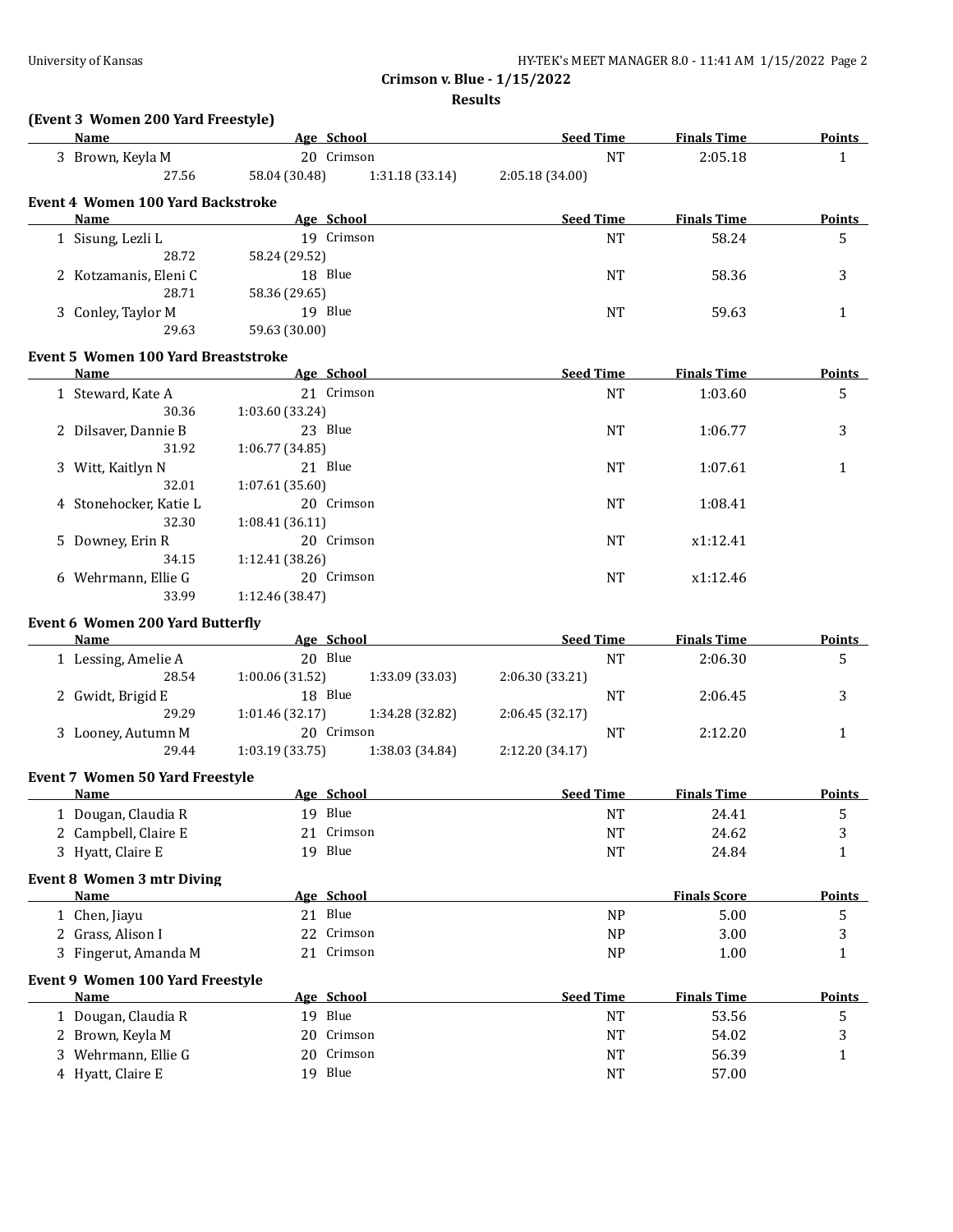**Results**

#### **Event 10 Women 200 Yard Backstroke**

| <b>Name</b>             | Age School      |                 | <b>Seed Time</b> |    | <b>Finals Time</b> | <b>Points</b> |
|-------------------------|-----------------|-----------------|------------------|----|--------------------|---------------|
| 1 Bravence, Mackenzie G | 21 Blue         |                 |                  | NT | 2:06.84            |               |
| 29.86                   | 1:02.20(32.34)  | 1:34.54 (32.34) | 2:06.84 (32.30)  |    |                    |               |
| 2 Conley, Taylor M      | 19 Blue         |                 |                  | NT | 2:08.04            |               |
| 30.80                   | 1:03.03(32.23)  | 1:35.72 (32.69) | 2:08.04 (32.32)  |    |                    |               |
| 3 Church, Kara J        | 19 Crimson      |                 |                  | NT | 2:12.75            |               |
| 31.05                   | 1:04.26 (33.21) | 1:38.55 (34.29) | 2:12.75 (34.20)  |    |                    |               |

#### **Event 11 Women 200 Yard Breaststroke**

| Name                   | Age School      |                 | <b>Seed Time</b> |    | <b>Finals Time</b> | <b>Points</b> |
|------------------------|-----------------|-----------------|------------------|----|--------------------|---------------|
| 1 Steward, Kate A      | 21 Crimson      |                 |                  | NT | 2:16.43            | 5             |
| 31.78                  | 1:06.77 (34.99) | 1:41.33(34.56)  | 2:16.43(35.10)   |    |                    |               |
| 2 Gwidt, Brigid E      | 18 Blue         |                 |                  | NT | 2:22.00            | 3             |
| 33.27                  | 1:09.13(35.86)  | 1:45.14 (36.01) | 2:22.00 (36.86)  |    |                    |               |
| 3 Dilsaver, Dannie B   | 23 Blue         |                 |                  | NT | 2:25.20            |               |
| 32.59                  | 1:09.37 (36.78) | 1:46.95 (37.58) | 2:25.20 (38.25)  |    |                    |               |
| 4 Stonehocker, Katie L | 20 Crimson      |                 |                  | NT | 2:31.65            |               |
| 34.59                  | 1:13.24(38.65)  | 1:52.04 (38.80) | 2:31.65(39.61)   |    |                    |               |
| 5 Downey, Erin R       | 20 Crimson      |                 |                  | NT | x2:35.59           |               |
| 34.99                  | 1:14.69 (39.70) | 1:54.90 (40.21) | 2:35.59 (40.69)  |    |                    |               |
|                        |                 |                 |                  |    |                    |               |

#### **Event 12 Women 500 Yard Freestyle**

| Name                  | Age School      |                 | <b>Seed Time</b> |    | <b>Finals Time</b> | <b>Points</b> |
|-----------------------|-----------------|-----------------|------------------|----|--------------------|---------------|
| 1 Campbell, Claire E  | 21 Crimson      |                 |                  | NT | 5:12.05            | 5             |
| 29.15                 | 1:00.41(31.26)  | 1:31.88(31.47)  | 2:03.84 (31.96)  |    |                    |               |
| 2:35.87 (32.03)       | 3:08.01(32.14)  | 3:40.05(32.04)  | 4:11.83 (31.78)  |    |                    |               |
| 4:42.00(30.17)        | 5:12.05(30.05)  |                 |                  |    |                    |               |
| 2 Lessing, Karla M    | 18 Blue         |                 |                  | NT | 5:15.30            | 3             |
| 28.42                 | 59.77 (31.35)   | 1:31.86 (32.09) | 2:03.76 (31.90)  |    |                    |               |
| 2:35.91(32.15)        | 3:07.94 (32.03) | 3:39.98 (32.04) | 4:11.71 (31.73)  |    |                    |               |
| 4:43.48 (31.77)       | 5:15.30 (31.82) |                 |                  |    |                    |               |
| 3 Kotzamanis, Eleni C | 18 Blue         |                 |                  | NT | 5:25.59            |               |
| 29.48                 | 1:01.69(32.21)  | 1:34.17 (32.48) | 2:07.04 (32.87)  |    |                    |               |
| 2:40.21 (33.17)       | 3:13.43(33.22)  | 3:46.47 (33.04) | 4:19.66 (33.19)  |    |                    |               |
| 4:52.81 (33.15)       | 5:25.59 (32.78) |                 |                  |    |                    |               |

#### **Event 13 Women 100 Yard Butterfly**

| Name               | Age School     | <b>Seed Time</b> | <b>Finals Time</b> | <b>Points</b> |
|--------------------|----------------|------------------|--------------------|---------------|
| 1 Witt, Kaitlyn N  | 21 Blue        | NT               | 56.14              | 5             |
| 26.13              | 56.14 (30.01)  |                  |                    |               |
| 2 Sisung, Lezli L  | 19 Crimson     | NT               | 58.89              | 3             |
| 27.92              | 58.89 (30.97)  |                  |                    |               |
| 3 Looney, Autumn M | 20 Crimson     | NT               | 58.92              |               |
| 27.28              | 58.92 (31.64)  |                  |                    |               |
| 4 Dalbey, Brooke E | Crimson<br>20  | <b>NT</b>        | x1:00.15           |               |
| 28.38              | 1:00.15(31.77) |                  |                    |               |

#### **Event 14 Women 1 mtr Diving**

| Name                 | Age School    |    | <b>Finals Score</b> | <b>Points</b> |
|----------------------|---------------|----|---------------------|---------------|
| 1 Chen, Jiayu        | Blue<br>21    | NF | 5.00                |               |
| 2 Grass, Alison I    | Crimson<br>22 | NF | 3.00                |               |
| 3 Fingerut, Amanda M | Crimson       | NP | 1.00                |               |